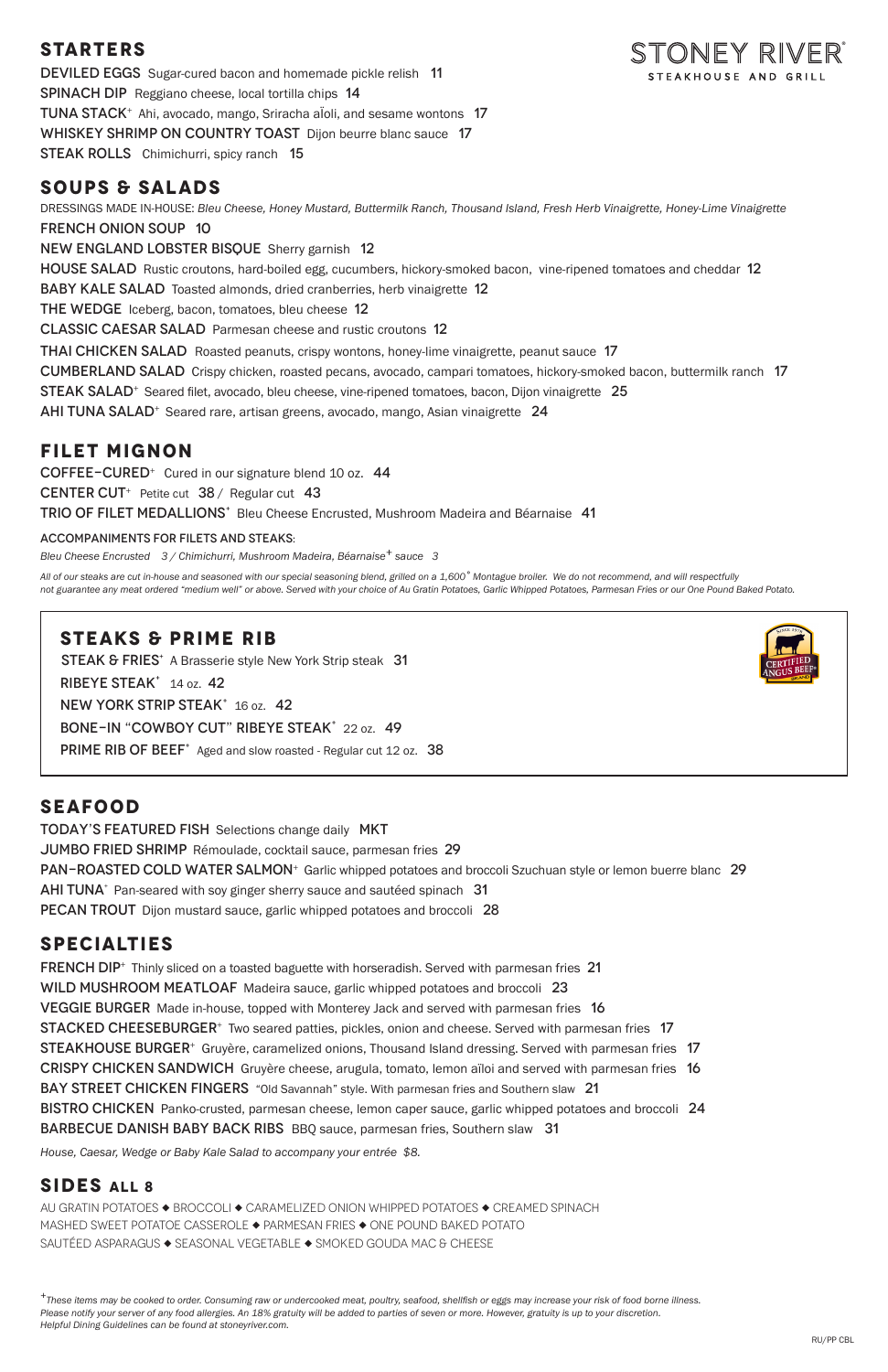## REDS

#### CABERNET SAUVIGNON & CABERNET BLENDS

CHATEAU STE. MICHELLE "INDIAN WELLS" – Columbia Valley 11/41 QUILT – Napa Valley 13/49 AUSTIN HOPE – Paso Robles 15/57 HONIG – Napa Valley 16/61 NEWTON CLARET "SKYSIDE" – Sonoma County 40 KULETO **ESTATE** - Napa Valley 60 CLOS PEGASE – Napa Valley 65 JORDAN – Alexander Valley 85 ZD – Napa Valley 80 CHALK HILL *ESTATE RED* – Chalk Hill 90 FRANK FAMILY - Napa Valley 95 RAMEY - Napa Valley 98 PAPILLON *BY ORIN SWIFT* - Napa Valley 110 CHAPPELLET – Napa Valley 115 MINER *STAGECOACH VINEYARD* – Napa Valley 115 PAUL HOBBS - Napa Valley 150 SHAFER "ONE POINT FIVE" – Napa Valley, Stags Leap District 165

#### **MERLOT**

J. LOHR "LOS OSOS" – Paso Robles 11/41 MARKHAM – Napa Valley 13/49 FROG'S LEAP - Napa Valley 65 DUCKHORN VINEYARDS – Napa Valley 85 PRIDE MOUNTAIN – Napa/Sonoma Counties 90 PAHLMEYER *ESTATE* – Napa Valley 130

WILLIAMS SELYEM - Russian River Valley 145 WILLIAMS SELYEM *WESTSIDE ROAD NEIGHBORS* – Russian River Valley 210

#### PINOT NOIR

LUCKY STAR – California 10/37 ELOUAN – Oregon 11/41 BÖEN – Russian River Valley 12/45 ANGELS INK – Monterey, California 13/49 ARGYLE – Willamette Valley 40 MEIOMI – California 50 CHALONE *ESTATE* – Chalone AVA 47 SIDURI *CHEHALEM MOUNTAINS* – Willamette Valley 60 BREWER-CLIFTON – Sta. Rita Hills 70 GARY FARRELL – Russian River Valley 65 FOLEY *ESTATE* – Sta. Rita Hills 72 DOMAINE SERENE "YAMHILL CUVEE" – Willamette Valley 85 MERRY EDWARDS – Russian River Valley 90 BELLE GLOS "DAIRYMAN" - Russian River Valley 95 FLOWERS – Sonoma Coast 98 ARGYLE "NUTHOUSE" – Eola-Amity Hills, Oregon 98

LA MARCA PROSECCO - DOC Vento 10/37 GRUET BRUT – New Mexico 11/41 LUCIEN ALBRECHT BRUT ROSÉ – AOC Crémant d'Alsace 13/49 MUMM CUVEE BRUT ROSÉ - Napa Valley 50 VEUVE CLICQUOT YELLOW LABEL – Reims, France 100 POL ROGER RESERVE - Epernay, France 105 DOM PERIGNON BRUT – France 225

#### **CHARDONNAY**

BERGSTRÖM *SILICE VINEYARDS* – Willamette Valley 115

#### ZINFANDEL

PREDATOR "OLD VINE" - Lodi 10/37

BERAN – Napa Valley 12/45

SALDO – California 13/49

RAVENSWOOD – Sonoma Valley 45

RIDGE *LYTTON SPRINGS* – Dry Creek Valley 65

ROBERT BIALE VINEYARDS "BLACK CHICKEN" – Napa Valley 85

# **STONEY RIVER®**

STEAKHOUSE AND GRILL

DASHWOOD - Marlborough, New Zealand 10/37 CRAGGY RANGE *TE MUNA ROAD* – Martinborough, New Zealand 12/45 ROUND POND *ESTATE* – Rutherford, Napa Valley 50 CAKEBREAD CELLARS – Napa Valley 55 MERRY EDWARDS – Russian River Valley 125

## RED WINES CONTINUED...

#### OTHER INTERESTING REDS

TILIA MALBEC – Mendoza, Argentina 10/37 SHINAS ESTATE "THE GUILTY" SHIRAZ – Victoria, Australia 12/45 8 YEARS IN THE DESERT *BY ORIN SWIFT* – California 15/57 THE PRISONER – California 75 MARTINELLI *TERRA FELICE* SYRAH – Russian River Valley 68 DUMOL SYRAH – Russian River Valley 90 MOLLYDOOKER "CARNIVAL OF LOVE" SHIRAZ – McLaren Vale, Australia 120 BLACK BART *STAGECOACH* SYRAH – Napa Valley 125 NEWTON "THE PUZZLE" – Napa Valley 160

## WHITES

#### CHAMPAGNE & SPARKLING

CHALK HILL – Russian River Valley 10/37 WENTE *ESTATE GROWN* – Monterey 12/45 CHALONE *ESTATE* – Chalone AVA 13/49 GRAYSON CELLARS – California 45 ST. FRANCIS – Sonoma County 40 LINCOURT "STEEL" - Sta. Rita Hills 42 NEWTON "SKYSIDE" – Sonoma County 50 CLOS PEGASE *MITSUKO'S VINEYARD* – Napa Valley 52 GARY FARRELL – Russian River Valley 50 NOVY *KEEFER RANCH VINEYARD* – Russian River Valley 50 PATZ & HALL **ESTATE** - Sonoma Coast 60 ROMBAUER – Carneros 62 GRIGICH HILLS *ESTATE* – Napa Valley 65 WALTER HANSEL THE MEADOWS VINEYARD - Russian River Valley 60 RAMEY – Russian River Valley 70 CAKEBREAD CELLARS – Napa Valley 75 ZD – California 78 LEWIS CELLARS – Russian River Valley 95 CHALK HILL *ESTATE BOTTLED* – Chalk Hill 90 KISTLER *LES NOISETIERS* – Sonoma Coast 100

#### SAUVIGNON BLANC

## OTHER WHITES & ROSÉ

CHATEAU MINUTY "M DE MINUTY" ROSÉ –

Côtes de Provence 12/45 FERRARI-CARANO PINOT GRIGIO – Sonoma County 10/37 MARCO FELLUGA PINOT GRIGIO – Collio, Italy 11/41 CH. ST. MICHELLE RIESLING – Columbia Valley 10/37 LUCIEN ALBRECHT *RESERVE* RIESLING – Alsace 11/41